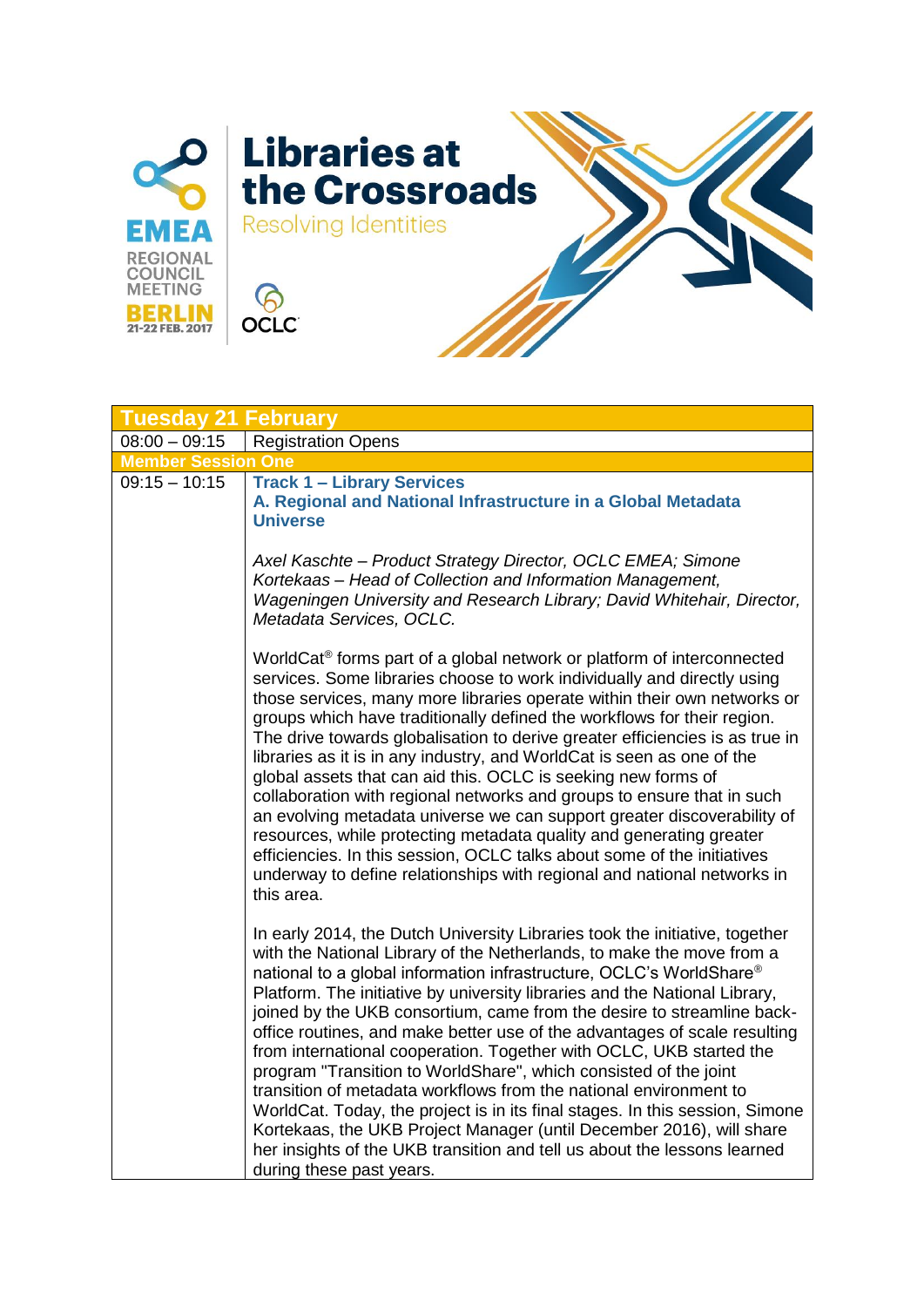## **Track 2 – Academic Libraries B. Tackling Our Print Legacy**

*Jean-Louis Baraggioli – Library Director, Le CTLes; Diane Bruxvoort – University Librarian and Director, University of Aberdeen; Constance Malpas – Research Scientist and Strategic Intelligence Manager, OCLC Research.*

Libraries are groaning under the weight of print monographs and the cost of their shelving and storage. We've made great strides in collaborative purchase and retention of journal content, but is it time to deal with legacy monograph collections?

We will hear first about the French model for collaborative management of print journals. CTLes was a repository for low-used print collections, but has now become in practice a facilitator for the French Ministry of Higher Education and Research to implement sustainable shared preservation programs at a national level. With ten years' experience in managing a shared preservation program for medical journals and because of its engineering logistics, CTLes has taken on the role of coordinating a nationwide preservation program for scientific journals alongside libraries with academic expertise in the disciplinary field concerned. This marriage of scientific expertise with logistical skill is seen as a guarantee of success.

In Scotland, The Scottish Confederation of University, Research and National Libraries (SCURL) has set up a working group to begin to address the problem of growing monograph collections and how they can be resolved collaboratively. This session will include how SCURL is tackling the issues and look at examples of successful programs underway in the US, such as FLARE and 2CUL.

Constance Malpas, OCLC Research Scientist and Strategic Intelligence Manager, will moderate the session. Drawing on a decade of OCLC Research, she will present insights on the factors influencing the operational success, sustainability and scalability of cooperative print management in different national settings.

**Track 3 – Public Libraries C. "The Times Are A-Changin'"**

*Dr. Jan-Pieter Barbian – Director, Stadtbibliothek Duisburg; Prof. Cornelia Vonhof – Vice Dean of Information and Communication Faculty, Stuttgart Media University.*

Libraries worldwide are faced with two main challenges: the digital revolution and fundamental changes within society. In former times, a librarian was a reader who conveyed his passion for books to people coming to a library. Nowadays, a librarian has to play a lot of different roles. He/she is not only expected to promote the competence of language and reading especially for children in cooperation with kindergartens and schools and to present a large collection of books and audio-visual material within their libraries. A librarian should also enable people to use different technical devices and to support various target groups in finding the information they need on the internet or via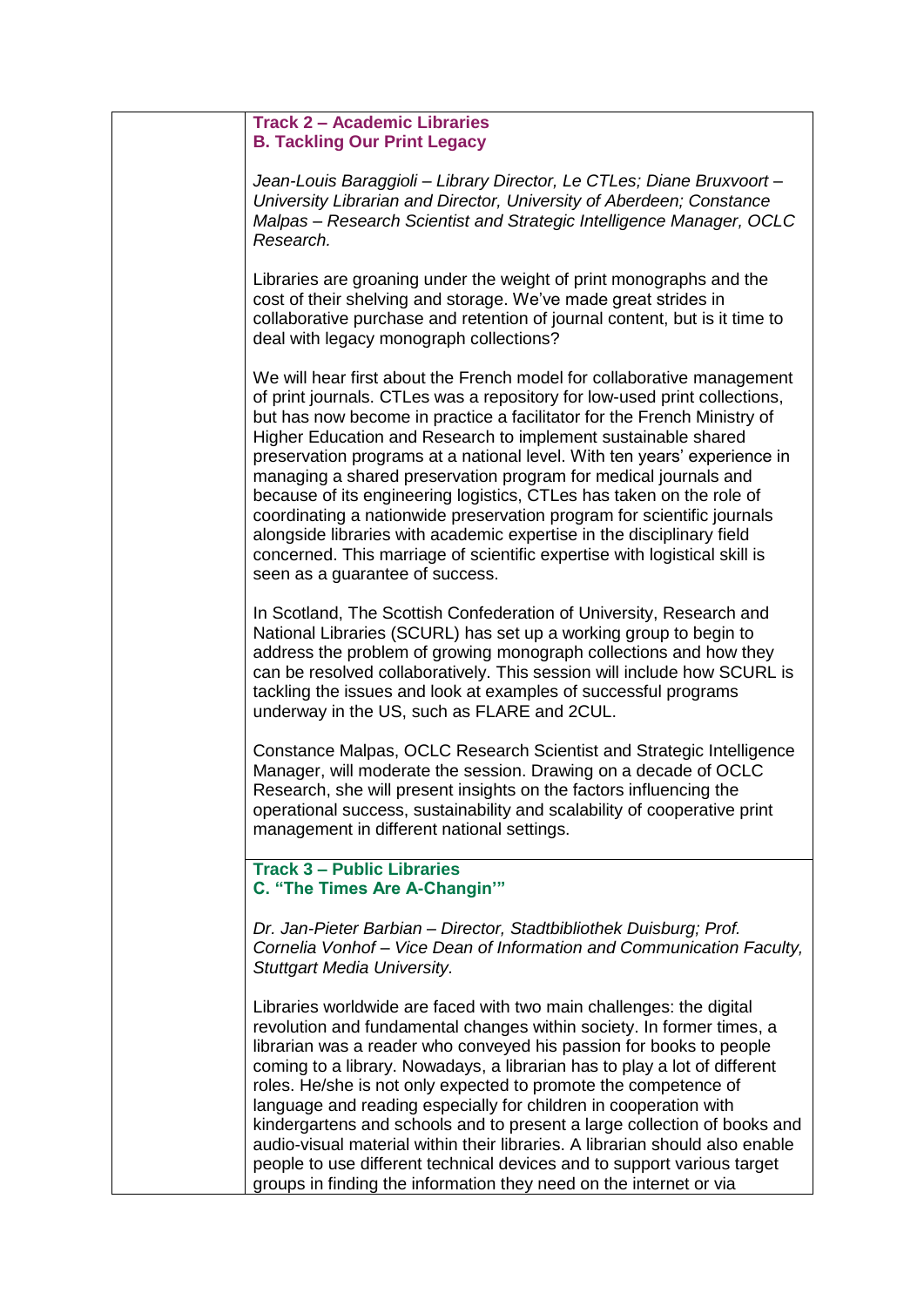| databases. In addition, librarians have also become partners for<br>institutions and organisations which are engaged in the integration of<br>migrants and refugees. All of these challenges involve a sustainable<br>change in the outline of the profession, librarians are going to be experts<br>in digital media as well as information brokers, cultural as well as social<br>workers. We have to think about and discuss how we can manage that<br>necessary process of change.                                                                                                                                                                                                                                                                                                                                                                                                                                                                                                                                                                                                                                                                                                                                                                 |
|--------------------------------------------------------------------------------------------------------------------------------------------------------------------------------------------------------------------------------------------------------------------------------------------------------------------------------------------------------------------------------------------------------------------------------------------------------------------------------------------------------------------------------------------------------------------------------------------------------------------------------------------------------------------------------------------------------------------------------------------------------------------------------------------------------------------------------------------------------------------------------------------------------------------------------------------------------------------------------------------------------------------------------------------------------------------------------------------------------------------------------------------------------------------------------------------------------------------------------------------------------|
| As we know for sure that the world for public libraries will change in the<br>future, and that the velocity of change will increase, how will this affect<br>the skills set of librarians? With regard to the findings of the IFLA Trend<br>Report, the second talk will look into recent skills frameworks which try to<br>identify future key work skills. It may not be possible to predict what will<br>be the job description of a librarian in the future, we will also discuss<br>future work skills – proficiencies and abilities – required across different<br>jobs and work settings.                                                                                                                                                                                                                                                                                                                                                                                                                                                                                                                                                                                                                                                       |
| <b>Track 4 - Libraries and Research</b><br>D. Evolving Practices in Research Information Management                                                                                                                                                                                                                                                                                                                                                                                                                                                                                                                                                                                                                                                                                                                                                                                                                                                                                                                                                                                                                                                                                                                                                    |
| Rebecca Bryant - Senior Program Officer, OCLC Research; Mijke Jetten<br>- Project Manager, Research Data Management Support, Radboud<br><b>University</b>                                                                                                                                                                                                                                                                                                                                                                                                                                                                                                                                                                                                                                                                                                                                                                                                                                                                                                                                                                                                                                                                                              |
| Research universities are increasingly engaged in complex efforts to<br>collect, synthesise, and share information about their institutional<br>research footprint, and institutions as well as national bodies are<br>establishing research information management (RIM) infrastructure-<br>also often called Current Research Information Systems (CRIS). In this<br>presentation, we will share about new OCLC Research Library<br>Partnership research efforts into RIM/CRIS and discuss the functional<br>drivers of RIM/CRIS adoption, noting similarities and differences<br>between the EU and US ecosystems. The complexity and<br>interoperability of RIM infrastructure is developing rapidly, and we will<br>particularly highlight the increasing intersection between RIM/CRIS<br>systems and Institutional Repositories (IR). Radboud University (the<br>Netherlands) will provide a specific case study on how its university<br>library has enhanced the local RIM/CRIS system to not only serve as an<br>institutional registry of research outputs but to also provide a convenient<br>workflow for deposit of research datasets into the national DANS data<br>repository, supporting preservation as well as discovery and reuse. |
| <b>Track 5</b><br>E. The Institution Identity - Provisioning Our Data for Greater<br><b>Impact</b>                                                                                                                                                                                                                                                                                                                                                                                                                                                                                                                                                                                                                                                                                                                                                                                                                                                                                                                                                                                                                                                                                                                                                     |
| Reinhard Altenhöner - Deputy General Director, State Library<br>Berlin/Prussian Heritage; Günter Hipler - System Architect, Project<br>swissbib, Basel University Library; Silvia Witzig - Metadata Specialist,<br>Project swissbib, Basel University Library.                                                                                                                                                                                                                                                                                                                                                                                                                                                                                                                                                                                                                                                                                                                                                                                                                                                                                                                                                                                         |
| Over the last few years, the State Library of Berlin has expanded its<br>activities for the provision of digitised data. In doing so, it follows<br>dedicated quality rules which improves the usability of data for existing<br>and future uses. These measures also serve as a whole for the brand                                                                                                                                                                                                                                                                                                                                                                                                                                                                                                                                                                                                                                                                                                                                                                                                                                                                                                                                                   |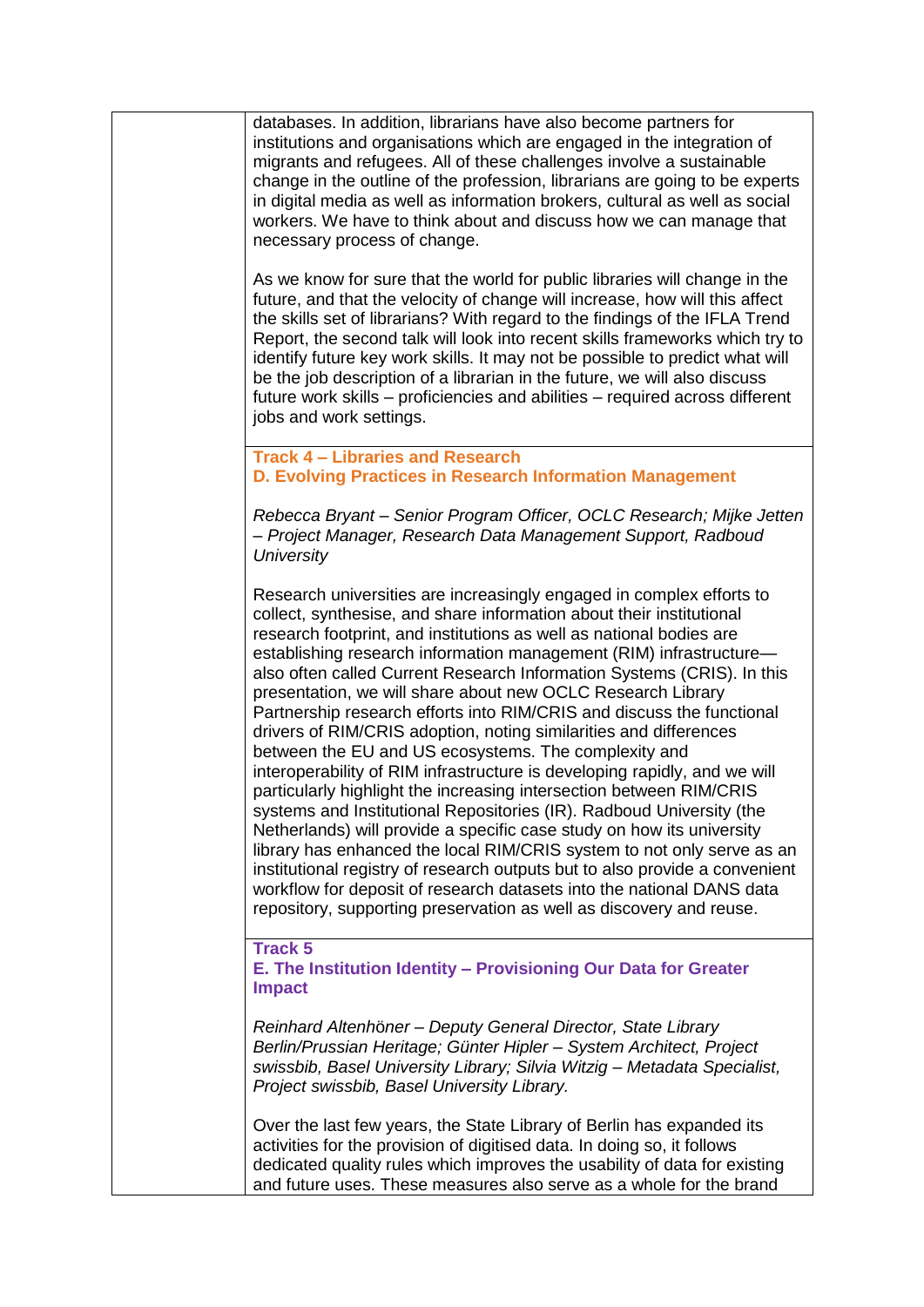|                            | "Staatsbibliothek". Reinhard Altenhöner presents the results and the<br>consideration that went into the development of the measures. He will<br>discuss the framework conditions and limits under which institutional<br>identity provisioning takes place. And, how an institution that puts its<br>data (metadata and digital data) on the Web, for open reuse, retains its<br>visibility.                                                                                                                                                                                                                                                                                                                                                                                                                                                                                                                                                                        |
|----------------------------|----------------------------------------------------------------------------------------------------------------------------------------------------------------------------------------------------------------------------------------------------------------------------------------------------------------------------------------------------------------------------------------------------------------------------------------------------------------------------------------------------------------------------------------------------------------------------------------------------------------------------------------------------------------------------------------------------------------------------------------------------------------------------------------------------------------------------------------------------------------------------------------------------------------------------------------------------------------------|
|                            | The project linked.swissbib.ch aims to integrate the Swiss library<br>metadata into the semantic web. A Linked Data infrastructure has been<br>created to provide on the one hand a data service for other applications<br>and on the other hand an improved interface for the end user (e.g. a<br>searcher). The workflow for the development of this infrastructure<br>involves basically five steps: (1) data modelling and transformation in<br>RDF, (2) data indexing, (3) data interlinking and enrichment, (4) creation<br>of a user interface and (5) creation of a RESTful API. The team would<br>like to highlight some of challenges faced during these stages, and the<br>means found to solve them.                                                                                                                                                                                                                                                     |
|                            | Finally we would like to describe our further ideas: After integrating the<br>linked.swissbib project artefacts into the productive swissbib platform we<br>want to combine the experiences we have gained during the<br>development process of the linked.swissbib.ch infrastructure<br>enhancements with our knowledge collected during 6 years running a<br>Metadata-Hub based on the OCLC CBS system together with methods<br>of the BigData World to form a "Swiss Metadata platform".                                                                                                                                                                                                                                                                                                                                                                                                                                                                          |
| $10:30 - 10:40$            | Chair's Welcome<br>Cendrella Habre, EMEA Regional Council and Director, Lebanese<br><b>American University</b>                                                                                                                                                                                                                                                                                                                                                                                                                                                                                                                                                                                                                                                                                                                                                                                                                                                       |
|                            | <b>OCLC's Welcome</b><br>Eric van Lubeek, Vice President, Managing Director, OCLC EMEA and<br><b>APAC</b>                                                                                                                                                                                                                                                                                                                                                                                                                                                                                                                                                                                                                                                                                                                                                                                                                                                            |
| <b>Plenary Session One</b> |                                                                                                                                                                                                                                                                                                                                                                                                                                                                                                                                                                                                                                                                                                                                                                                                                                                                                                                                                                      |
| $10:40 - 11:10$            | <b>Libraries at the Crossroads</b>                                                                                                                                                                                                                                                                                                                                                                                                                                                                                                                                                                                                                                                                                                                                                                                                                                                                                                                                   |
|                            | Skip Prichard - President and CEO, OCLC                                                                                                                                                                                                                                                                                                                                                                                                                                                                                                                                                                                                                                                                                                                                                                                                                                                                                                                              |
|                            | It is those times when we are at a crossroads – a key junction in a<br>person's life, within a business or institution, or facing an entire<br>community – when breakthroughs are most likely to occur. Options are<br>considered, decisions are made, a direction is taken. Sometimes that<br>shift in direction is evolutionary; other times it is revolutionary. Libraries<br>themselves are at a crossroads, adapting to new technologies, evolving<br>to meet new user requirements, and reshaping their roles within their<br>communities. And, when viewed from another angle, libraries play a<br>significant role in supporting patrons and communities at their respective<br>crossroads. Libraries provide knowledge, facilitate connections, and offer<br>a neutral space; all key ingredients in determining the path forward. Join<br>us to discuss how libraries make breakthroughs possible in today's world<br>of constant and accelerating change. |
|                            | The Big Deal about Big Data -                                                                                                                                                                                                                                                                                                                                                                                                                                                                                                                                                                                                                                                                                                                                                                                                                                                                                                                                        |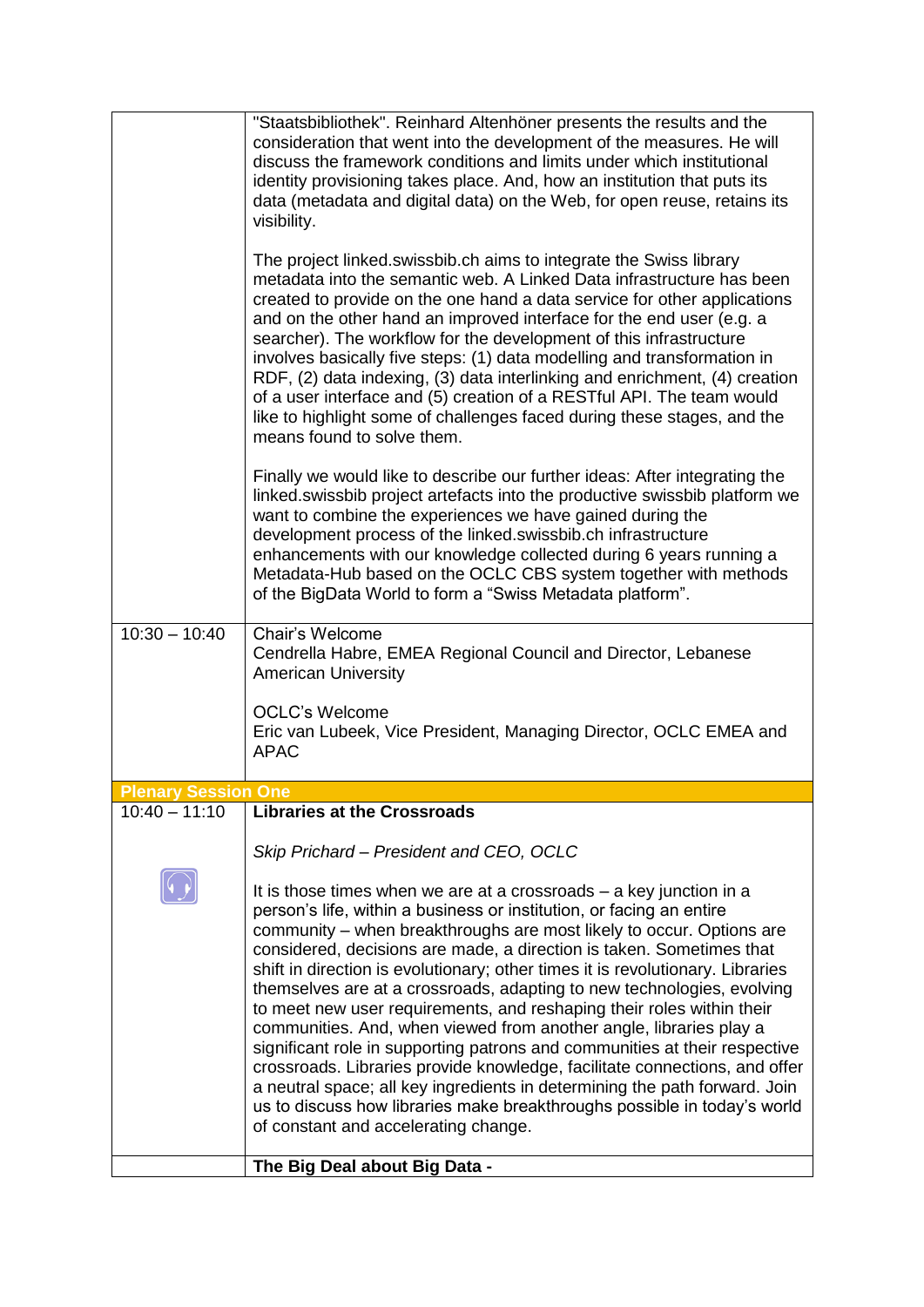| $11:10 - 12:00$                               | And How Libraries Are Key to Our Data-Driven Future                                                                                                                                                                                                                                                                                                                                                                                                                                                                                                                                                                                                                                                                                                                                                                                                                                                                                                                                                                                                                                                                                                                                                                                                                                                                        |
|-----------------------------------------------|----------------------------------------------------------------------------------------------------------------------------------------------------------------------------------------------------------------------------------------------------------------------------------------------------------------------------------------------------------------------------------------------------------------------------------------------------------------------------------------------------------------------------------------------------------------------------------------------------------------------------------------------------------------------------------------------------------------------------------------------------------------------------------------------------------------------------------------------------------------------------------------------------------------------------------------------------------------------------------------------------------------------------------------------------------------------------------------------------------------------------------------------------------------------------------------------------------------------------------------------------------------------------------------------------------------------------|
|                                               | Viktor Mayer-Schönberger - Professor of Internet Governance and<br>Regulation, Oxford University's Internet Institute                                                                                                                                                                                                                                                                                                                                                                                                                                                                                                                                                                                                                                                                                                                                                                                                                                                                                                                                                                                                                                                                                                                                                                                                      |
|                                               | There is much hype around the fundamental shift to a data-driven world.<br>This keynote goes beyond the hype, looking at the essence of Big Data<br>and how it may offer us a new perspective on reality. We'll look at how<br>Big Data changes the way we make sense of the world, and how it<br>reshapes every sector of our society, from mobility to health and<br>learning. This will entail significant changes in how and where we<br>educate our children. But unlike data-driven efficiency exercises of the<br>past, Big Data has the potential to truly improve the process of learning,<br>intriguingly perhaps by making learning more social. As vast<br>opportunities as well as significant challenges lie ahead, trusted<br>intermediaries are crucial in guiding us through this shift-change in<br>understanding and knowledge creation. Might this offer a new key role<br>for libraries?                                                                                                                                                                                                                                                                                                                                                                                                              |
|                                               | Q & A Session with Audience                                                                                                                                                                                                                                                                                                                                                                                                                                                                                                                                                                                                                                                                                                                                                                                                                                                                                                                                                                                                                                                                                                                                                                                                                                                                                                |
| $12:00 - 13:10$                               | <b>Lunch and Networking</b>                                                                                                                                                                                                                                                                                                                                                                                                                                                                                                                                                                                                                                                                                                                                                                                                                                                                                                                                                                                                                                                                                                                                                                                                                                                                                                |
| <b>Plenary Session Two</b><br>$13:15 - 14:30$ | Libraries and the Big Data Revolution: how data-driven<br>management is transforming library service provision<br>Constance Malpas - Research Scientist and Strategic Intelligence<br>Manager, OCLC Research.<br>Libraries of all kinds are increasingly challenged to leverage data-driven<br>approaches to quantify, and maximise, the value collections and<br>services deliver to key stakeholders. In academic libraries, declining use<br>of legacy print collections and a shift to engagement-oriented service<br>models has stimulated new interest in cooperative management<br>strategies informed by data on local, group and global collections.<br>Among public libraries, there is increased attention to data-driven<br>discovery and recommendation services, as well as quantitative<br>assessment of outreach and education programs. This session will<br>explore the growing importance of large-scale data, including OCLC's<br>global data platform, in strategic planning and assessment for libraries at<br>the crossroads. Constance Malpas, OCLC Research Scientist and<br>Strategic Intelligence Manager, will describe how member libraries are<br>putting big data to work to deliver services that reflect the diverse needs,<br>and distinctive identities, of the communities they serve. |
|                                               | Deep Learning with Deep Responsibilities<br>Annette Demmel – Partner of Squire Patton Boggs and Certified Lawyer;<br>Julie Presas - General Counsel and Vice President of Legal Services,<br>Secretary, OCLC.                                                                                                                                                                                                                                                                                                                                                                                                                                                                                                                                                                                                                                                                                                                                                                                                                                                                                                                                                                                                                                                                                                              |
|                                               | Big data and advanced data analytics can be very powerful, but with<br>great power comes great responsibility. Legislators in Europe and<br>around the world have recognised the need to protect the personal data<br>used to make Big Data breakthroughs. Providing that protection while                                                                                                                                                                                                                                                                                                                                                                                                                                                                                                                                                                                                                                                                                                                                                                                                                                                                                                                                                                                                                                 |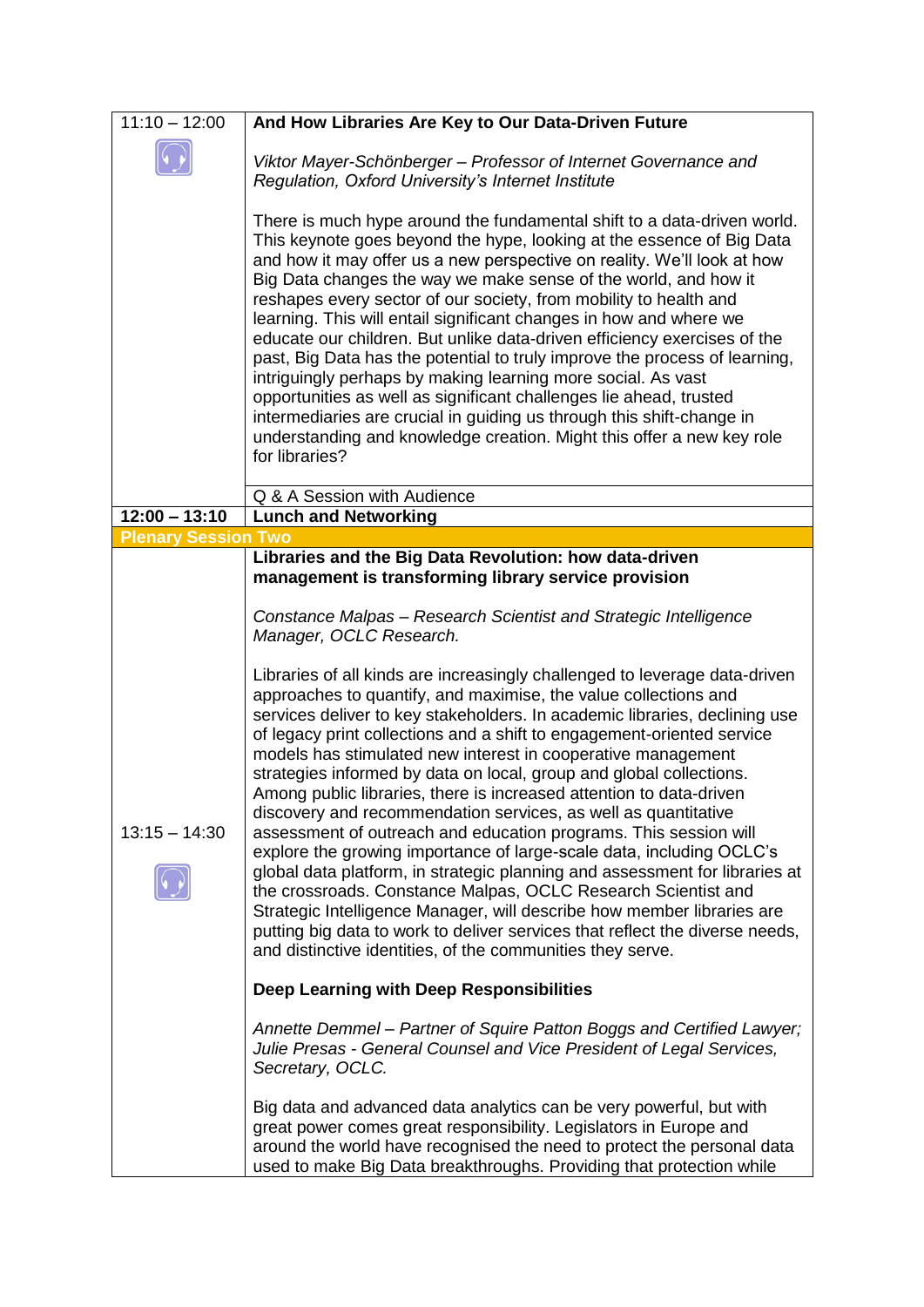|                           | preserving the data's value is a complicating balancing act. Julie Presas,<br>OCLC's General Counsel and Vice President of Legal Services and<br>Annette Demmel, OCLC Data Privacy Lawyer in Germany, will discuss<br>some of the key protections around personal data and how cloud<br>services providers generally, and OCLC in particular, operate in an<br>environment where the openness of data is prized but must be carefully<br>balanced with its protection.<br>Q & A Session with the Audience                                                                                                             |
|---------------------------|-----------------------------------------------------------------------------------------------------------------------------------------------------------------------------------------------------------------------------------------------------------------------------------------------------------------------------------------------------------------------------------------------------------------------------------------------------------------------------------------------------------------------------------------------------------------------------------------------------------------------|
|                           | <b>Lightning Talk Sessions</b>                                                                                                                                                                                                                                                                                                                                                                                                                                                                                                                                                                                        |
| $14:30 - 15:15$           | This year we would like to invite 5 lightning talks from across Germany,<br>Austria and Switzerland.                                                                                                                                                                                                                                                                                                                                                                                                                                                                                                                  |
| $15:15 - 15:45$           | <b>Refreshments</b>                                                                                                                                                                                                                                                                                                                                                                                                                                                                                                                                                                                                   |
| <b>Member Session Two</b> |                                                                                                                                                                                                                                                                                                                                                                                                                                                                                                                                                                                                                       |
| $15:45 - 17:15$           | <b>Track 1 - Library Services</b><br>F. How 'Different' Can Your Library Be When Moving to a Cloud-<br><b>Based Library Services Platform?</b>                                                                                                                                                                                                                                                                                                                                                                                                                                                                        |
|                           | Judith Gulpers – Liaison Librarian, Philosophy and Psychology, Erasmus<br>University Rotterdam; Eugenie van den Hoven - Project Manager,<br>Library Renewal, Erasmus University Rotterdam; Veronique LeCat-<br>Cataloguing and Metadata Librarian - American University of Sharjah;<br>Scott Livingston - Executive Director, OCLC.                                                                                                                                                                                                                                                                                   |
|                           | In this session, we will explore the freedoms and limitations a library<br>might experience from a move to a cloud-based library services platform.                                                                                                                                                                                                                                                                                                                                                                                                                                                                   |
|                           | Artificial intelligence and machine learning are transforming the way we<br>engage with the world. For libraries, AI offers the promise of just-in-time<br>information delivery, predictive analytics and deep, targeted patron<br>engagement. But, AI demands big data to learn and develop. How do<br>concerns such as personal privacy affect the types of machine learning<br>solutions that libraries might deploy in the future?                                                                                                                                                                                |
|                           | The American University of Sharjah became the first library in the Middle<br>East to implement WorldShare Management Services as their library<br>system in 2016. While excited by this move, being a library in the Middle<br>East has presented some unique challenges for a cloud-based library<br>services platform. This presentation will cover topics such as Arabic-<br>language cataloguing and searching, updating cloud services in an<br>'always on' global environment, patron privacy in the cloud and the<br>reality of receiving 24x7 customer support, wherever in the world your<br>library may be. |
|                           | Erasmus University Rotterdam has transitioned to WMS. They have a<br>number of faculty libraries that are quite different, both in terms of<br>collections and user communities. Their transition required intense<br>collaboration between the libraries to accommodate the needs of all in<br>their move to the cloud. They will talk about how they achieved a<br>balance between agreeing standards across libraries while at the same<br>time enabling them to maintain their own distinct identity.                                                                                                             |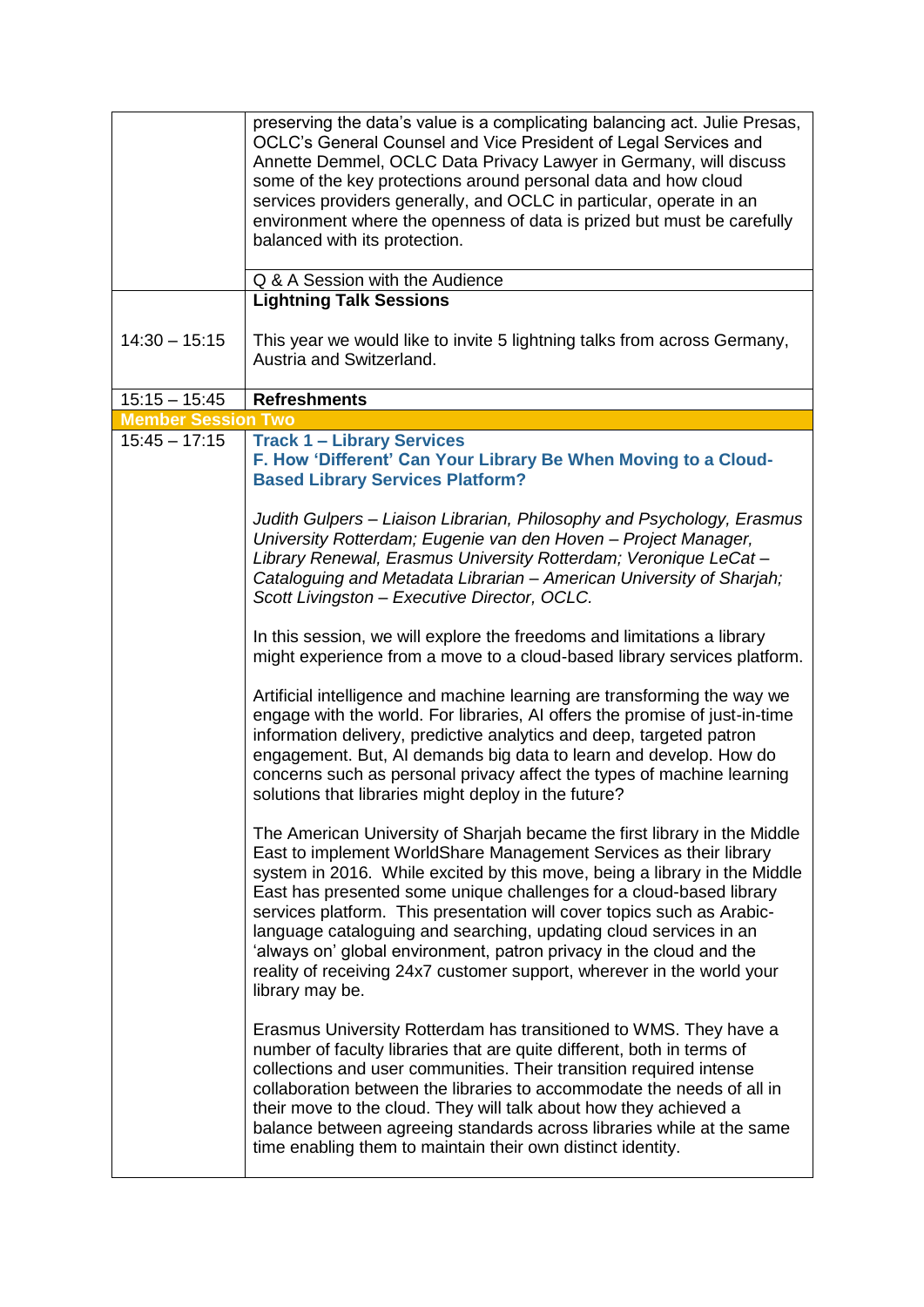## **Track 2 – Academic Libraries G. Academic Library Transformation (Part 1)**

*Jyldyz Bekbalaeva – Director of the Library, American University of Central Asia; Dr. Silke Glitsch - Deputy Head of Readers' Services, Göttingen State and University Library ; Dr. Kerstin Helmkamp – Head of Readers' Services, Göttingen State and University Library; Kate Price – Associate Director (Collections & Research Support), King's College London; J.K. Vijayakumar – Interim Library Director and Collections and Information Services Manager – King Abdullah University of Science and Technology (KAUST).*

In the wake of the digital revolution, many options have opened up for academic libraries to change the way they serve students, teachers and researchers both on and off campus.

In the first talk, we will hear how academic libraries are being charged with responsibility for establishing e-infrastructures, vital for research particularly in the realm of e-Science. The Readers' Services Department at Göttingen State and University Library are doing this through collaboration with other partners both locally and globally. By developing and marketing a range of e-learning content and formats, they are carving out a new role for themselves as part of their institution's e-infrastructure.

At American University of Central Asia, the library's transformation was triggered by major changes at the institution level, including relocation to a new campus, further integration of technology into teaching and learning, the launch of new graduate and undergraduate programs and the opening of the university's high school. In this session, we will hear how wider organisational dynamics enabled the library to forge a new identity.

The Library Services Division at King's College London has embraced a new vision for their library, which has informed everything from physical space to job descriptions. "Library Services 2025: Our Vision" is an approach that removes the perception of library as 'support service' and replaces it with a vision of library partners being collaborators, cocreators and leaders within the university.

King Abdullah University of Science and Technology (KAUST) Library in Saudi Arabia aspires to be one of the great new-generation libraries in the field of scientific research. Its services and systems support a digitally born collection, 97% of their collection is electronic. The spectacular library facility with lots of space for collaboration and its collections remains open twenty-four hours, every day of the year and is facilitated by a staff coming from 12 different nationalities. It has an Open Access mandate, the first in the Middle East region, and runs a successful digital research repository.

## **Track 3 – Public Libraries H. Trading Places and Changing Spaces**

*Volker Heller – Director, Zentral und- Landesbibliothek Berlin; Ronald Huizer – Program Manager, Innovation, BiSC Utrecht; Arend Middelveld*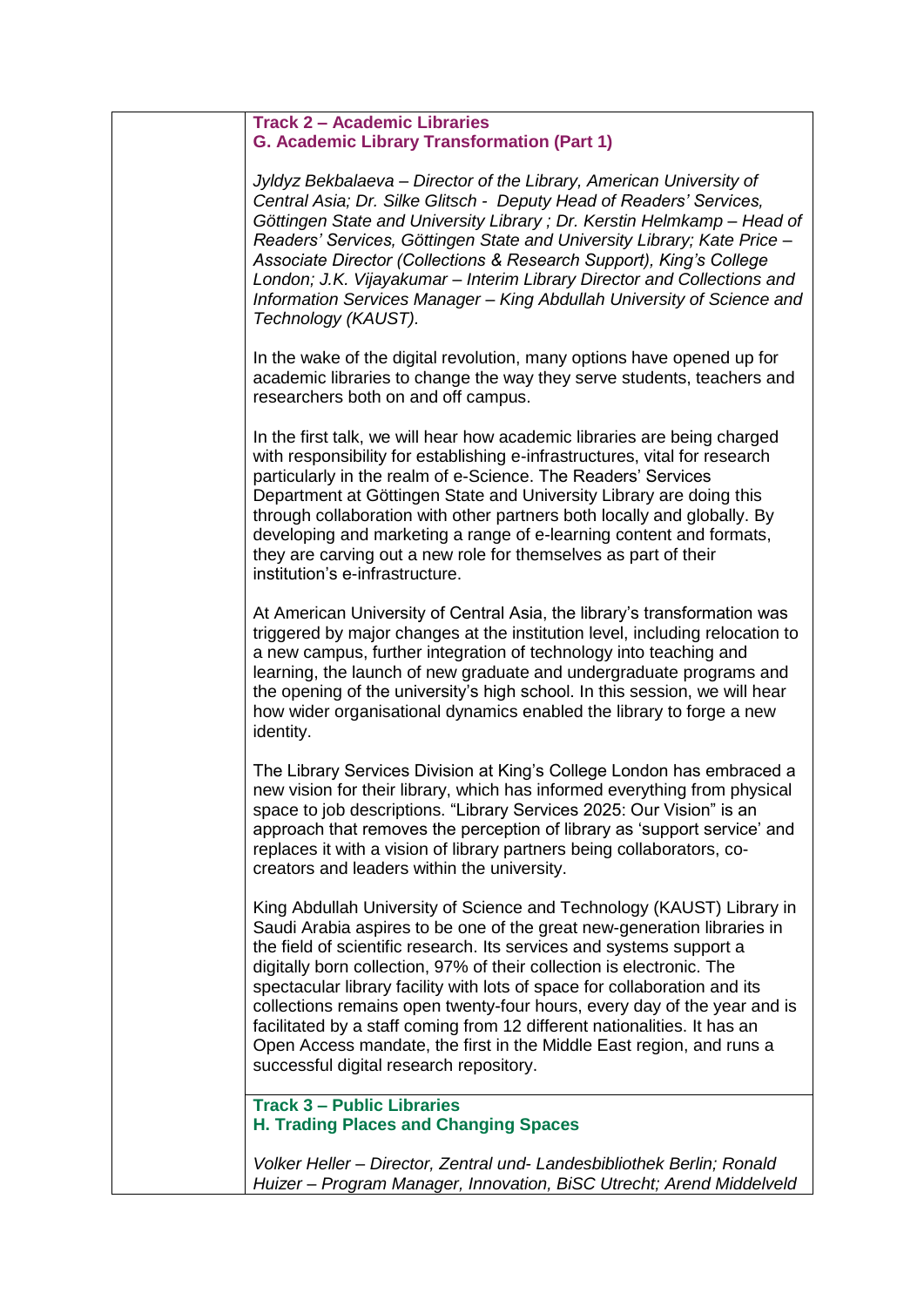| - Director, Biblionet Groningen; Jacqueline Roelofs - Manager, Market<br>and Innovation, Biblionet Groningen.<br>In this session, we will hear from public libraries across the region who<br>have either re-located services into new multi-purpose facilities or are<br>evolving their own spaces to accommodate other uses.<br>Firstly we have two public libraries in the Netherlands. They are seeing<br>an increase in usage of their spaces, especially in larger city libraries<br>where new facilities are very popular. They are delighted with the<br>attention, but there is a fundamental question that still worries them, who<br>are these people and what are they doing here? And what is the role of<br>the library, other than to provide coffee and Wi-Fi?<br>At Eemhuis library in Amersfoort, they started a process of co-creation,<br>with 120 Masters Students of Industrial Design. Their aim, to produce<br>working prototypes of new services that will be implemented at Eemhuis<br>library. At Biblionet Groningen, they want to move from a library that<br>lends books to an organisation with social importance which supports<br>citizens so they can be a part of the community. Their new strategy<br>assumes modern libraries are situated in multi-functional buildings.<br>Secondly, we will hear from Zentral und Landesbibliothek Berlin, who<br>take as their premise that it is the citizen's ability to transform information<br>into knowledge, to share experiences, to talk, that shapes the society<br>they live in. To gather together these different forms of knowledge<br>creates new values and new meanings. The public library provides not<br>only a media place, it is a platform for well-informed discussion and<br>community building. Education and knowledge is never-ending raw<br>material that increases through sharing and exchange. The future<br>Central and Regional Library in Berlin is a library that serves as a<br>platform, a trading place, as a hub to combine extensive multidisciplinary<br>knowledge and make it usable for urban development as well as<br>individual progress.<br><b>Track 4 - Research and Libraries</b><br>I. Libraries, Culture and Identity<br>Barbara Beckers - Head of Library, Centre for the Social History of<br>Limburg; Szabolcs Dancs - Chief Advisor, National Széchényi Library of<br>Hungary; Marie-Louise Fendin - Library Director, Stockholm School of<br>Economics; Ylva Sommerland - Librarian, National Bibliography<br>Division, National Library of Sweden. |
|---------------------------------------------------------------------------------------------------------------------------------------------------------------------------------------------------------------------------------------------------------------------------------------------------------------------------------------------------------------------------------------------------------------------------------------------------------------------------------------------------------------------------------------------------------------------------------------------------------------------------------------------------------------------------------------------------------------------------------------------------------------------------------------------------------------------------------------------------------------------------------------------------------------------------------------------------------------------------------------------------------------------------------------------------------------------------------------------------------------------------------------------------------------------------------------------------------------------------------------------------------------------------------------------------------------------------------------------------------------------------------------------------------------------------------------------------------------------------------------------------------------------------------------------------------------------------------------------------------------------------------------------------------------------------------------------------------------------------------------------------------------------------------------------------------------------------------------------------------------------------------------------------------------------------------------------------------------------------------------------------------------------------------------------------------------------------------------------------------------------------------------------------------------------------------------------------------------------------------------------------------------------------------------------------------------------------------------------------------------------------------------------------------------------------------------------------------------------------------------------------------------------------------------------------------------------------------------|
|                                                                                                                                                                                                                                                                                                                                                                                                                                                                                                                                                                                                                                                                                                                                                                                                                                                                                                                                                                                                                                                                                                                                                                                                                                                                                                                                                                                                                                                                                                                                                                                                                                                                                                                                                                                                                                                                                                                                                                                                                                                                                                                                                                                                                                                                                                                                                                                                                                                                                                                                                                                       |
|                                                                                                                                                                                                                                                                                                                                                                                                                                                                                                                                                                                                                                                                                                                                                                                                                                                                                                                                                                                                                                                                                                                                                                                                                                                                                                                                                                                                                                                                                                                                                                                                                                                                                                                                                                                                                                                                                                                                                                                                                                                                                                                                                                                                                                                                                                                                                                                                                                                                                                                                                                                       |
|                                                                                                                                                                                                                                                                                                                                                                                                                                                                                                                                                                                                                                                                                                                                                                                                                                                                                                                                                                                                                                                                                                                                                                                                                                                                                                                                                                                                                                                                                                                                                                                                                                                                                                                                                                                                                                                                                                                                                                                                                                                                                                                                                                                                                                                                                                                                                                                                                                                                                                                                                                                       |
|                                                                                                                                                                                                                                                                                                                                                                                                                                                                                                                                                                                                                                                                                                                                                                                                                                                                                                                                                                                                                                                                                                                                                                                                                                                                                                                                                                                                                                                                                                                                                                                                                                                                                                                                                                                                                                                                                                                                                                                                                                                                                                                                                                                                                                                                                                                                                                                                                                                                                                                                                                                       |
|                                                                                                                                                                                                                                                                                                                                                                                                                                                                                                                                                                                                                                                                                                                                                                                                                                                                                                                                                                                                                                                                                                                                                                                                                                                                                                                                                                                                                                                                                                                                                                                                                                                                                                                                                                                                                                                                                                                                                                                                                                                                                                                                                                                                                                                                                                                                                                                                                                                                                                                                                                                       |
|                                                                                                                                                                                                                                                                                                                                                                                                                                                                                                                                                                                                                                                                                                                                                                                                                                                                                                                                                                                                                                                                                                                                                                                                                                                                                                                                                                                                                                                                                                                                                                                                                                                                                                                                                                                                                                                                                                                                                                                                                                                                                                                                                                                                                                                                                                                                                                                                                                                                                                                                                                                       |
|                                                                                                                                                                                                                                                                                                                                                                                                                                                                                                                                                                                                                                                                                                                                                                                                                                                                                                                                                                                                                                                                                                                                                                                                                                                                                                                                                                                                                                                                                                                                                                                                                                                                                                                                                                                                                                                                                                                                                                                                                                                                                                                                                                                                                                                                                                                                                                                                                                                                                                                                                                                       |
| What is the responsibility of libraries in the piecing together and<br>socialising of their nation's cultural identity?                                                                                                                                                                                                                                                                                                                                                                                                                                                                                                                                                                                                                                                                                                                                                                                                                                                                                                                                                                                                                                                                                                                                                                                                                                                                                                                                                                                                                                                                                                                                                                                                                                                                                                                                                                                                                                                                                                                                                                                                                                                                                                                                                                                                                                                                                                                                                                                                                                                               |
| In this session, we will investigate different aspects of this question. How<br>much influence should cultural identity have on our services and<br>collections at all? What impact might it have on information seeking<br>practices? In our first talk, we will hear from the National Széchényi<br>Library of Hungary who will look at these questions and explore how we<br>can support our users to work with their tradition and sometimes against<br>it, to create their own cultural identity.                                                                                                                                                                                                                                                                                                                                                                                                                                                                                                                                                                                                                                                                                                                                                                                                                                                                                                                                                                                                                                                                                                                                                                                                                                                                                                                                                                                                                                                                                                                                                                                                                                                                                                                                                                                                                                                                                                                                                                                                                                                                                |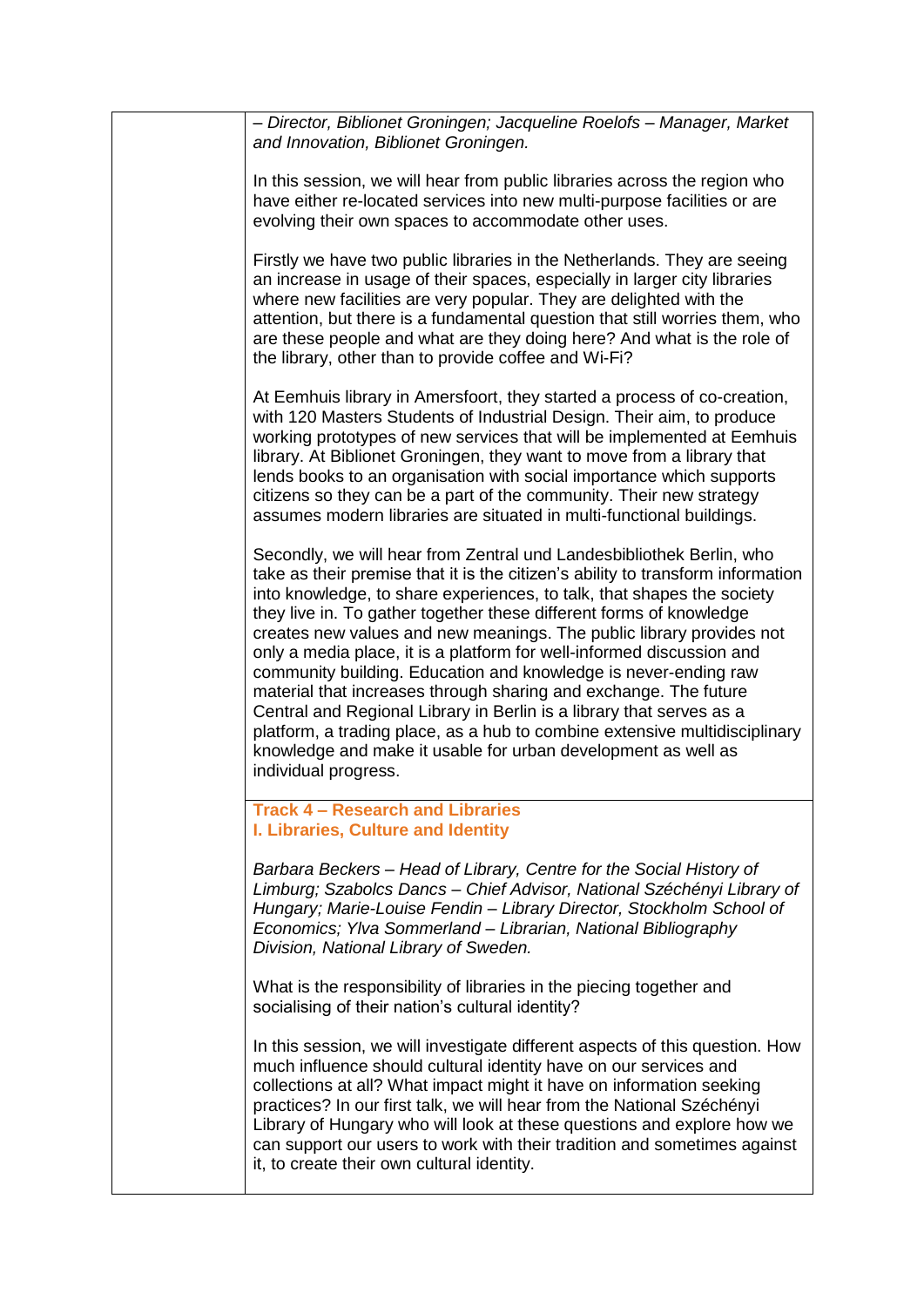| A core activity of national libraries is the saving of the nation's stories for<br>future generations. The international phenomenon of self-publishing is<br>challenging national libraries to capture, collect and describe them for<br>the national published record. As a consequence of an increased<br>interest in knowledge around the identity of the self-publisher and the<br>character of the self-published output, the National Library of Sweden<br>has started to investigate methods to present statistics on the self-<br>published output of the country, including visualisations, which they will<br>talk about.                                                                                                                                                                     |
|---------------------------------------------------------------------------------------------------------------------------------------------------------------------------------------------------------------------------------------------------------------------------------------------------------------------------------------------------------------------------------------------------------------------------------------------------------------------------------------------------------------------------------------------------------------------------------------------------------------------------------------------------------------------------------------------------------------------------------------------------------------------------------------------------------|
| In our third talk, we will hear from the Centre for the Social History of<br>Limburg. It holds more than 80,000 titles on the regional history of the<br>Dutch province of Limburg, but holds a deconstructionist view on<br>Limburgian identity, summarised in the slogan 'Limburg does not exist'.<br>This is however at odds with both the general public and funders who<br>lean towards a populist view of what is 'typically Limburgian'. This<br>paradox brings challenges to policy-making, collection management,<br>public outreach and daily practice in the library department. In this<br>session, a number of strategies will be proposed to navigate between<br>these different interests and to see if and how these can be reconciled<br>by positioning the library as bridge-builder. |
| Finally, we will hear from Stockholm School of Economics which is in<br>essence a scientific institution that has launched its own art initiative.<br>The initiative explores and develops transboundary knowledge<br>exchange, production and transfer through art and the humanities. It<br>generates art exhibitions and symposiums directed towards researchers,<br>students and the public. We will hear the story of how this initiative has<br>changed the identity of the library. And the impact it has had on students<br>and visitors who are gaining academic knowledge while experiencing<br>cultural expression.                                                                                                                                                                          |
| <b>Track 5 - Technology</b><br>J. Resolving the Identities of Entities and Linking Them via<br><b>Semantic Indexing</b>                                                                                                                                                                                                                                                                                                                                                                                                                                                                                                                                                                                                                                                                                 |
| Marta Cichoń – Custodian, National Library of Poland; Rob Koopman –<br>Architect, OCLC; Lars Svensson - Advisor for Knowledge Networking,<br>Deutsche Nationalbibliothek; Shenghui Wang - Research Scientist,<br><b>OCLC</b> Research.                                                                                                                                                                                                                                                                                                                                                                                                                                                                                                                                                                  |
| Libraries are busy preparing legacy bibliographic data for the new Web<br>of Data where resources about works, people, places, subjects, etc. are<br>interconnected using the Linked Data principle. Various levels of solution<br>are being proposed, such as adding unique identifiers linking<br>bibliographic records to authority records, transforming MARC records<br>into triples connecting entities, detecting new relations between entities<br>using statistics and machine learning techniques, etc. This session will<br>present a few such solutions.                                                                                                                                                                                                                                    |
| The library community has always valued differentiating names.<br>Undifferentiated authority records are desired less than ever as libraries<br>are increasingly involved in the open linked data expansion. In order to<br>be able to connect entities in the web of data, their semantic value must<br>be recognisable. For the purpose of supporting the Semantic Web                                                                                                                                                                                                                                                                                                                                                                                                                                |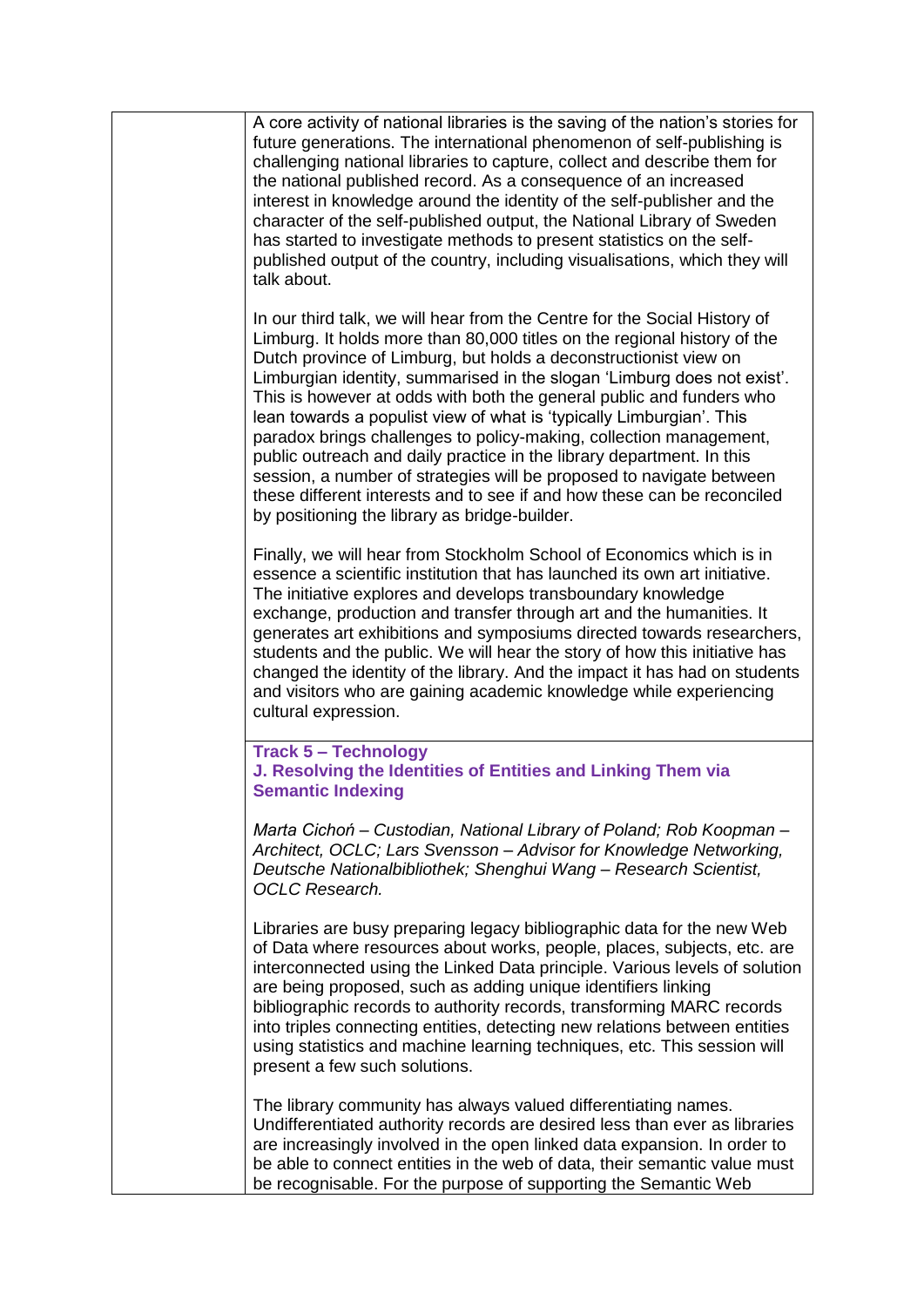|       | through addressable authority data, the National Library of Poland<br>decided to start using MARC21 standard fields. This talk will show the<br>process of populating newly added MARC fields in authority records as<br>well as highlighting the benefits as a result.<br>Transforming the catalogued MARC records into triples is a<br>straightforward way of constructing linked bibliographic data, such as<br>OCLC's Schema.org markup. However, implicit knowledge especially<br>about "relatedness" or "similarity" between bibliographic entities is not<br>easily captured. Questions like, which journals contain similar content,<br>who are the prominent authors in certain disciplines, are not easily<br>answered. In this talk, OCLC Research will report on experiments of<br>semantic indexing over large scale bibliographic datasets, visually and<br>interactively representing the context of entities in terms of their most<br>related entities, such as authors, subjects, journals, citations, publishers,<br>etc. They will present the possibilities of using statistics and machine<br>learning techniques to discover new links between bibliographic entities.<br>Finally, we will hear from the Deutsche Nationalbibliothek, where, linking<br>bibliographic data has become a part of a cataloguer's core tasks. Those<br>links include the links from manifestations to authors, topics and works<br>as well as links between authority resources. Other links are provided by<br>external suppliers, like VIAF or the Wikipedia community. This<br>presentation will give an overview of the creation and import and<br>management of different kinds of linking information used in the German<br>National Library's bibliographic services and how this information is<br>published in the different exchange formats. |
|-------|-------------------------------------------------------------------------------------------------------------------------------------------------------------------------------------------------------------------------------------------------------------------------------------------------------------------------------------------------------------------------------------------------------------------------------------------------------------------------------------------------------------------------------------------------------------------------------------------------------------------------------------------------------------------------------------------------------------------------------------------------------------------------------------------------------------------------------------------------------------------------------------------------------------------------------------------------------------------------------------------------------------------------------------------------------------------------------------------------------------------------------------------------------------------------------------------------------------------------------------------------------------------------------------------------------------------------------------------------------------------------------------------------------------------------------------------------------------------------------------------------------------------------------------------------------------------------------------------------------------------------------------------------------------------------------------------------------------------------------------------------------------------------------------------------------------------------------------------------------------|
| 17:00 | <b>Close of Day One</b>                                                                                                                                                                                                                                                                                                                                                                                                                                                                                                                                                                                                                                                                                                                                                                                                                                                                                                                                                                                                                                                                                                                                                                                                                                                                                                                                                                                                                                                                                                                                                                                                                                                                                                                                                                                                                                     |
| 19:00 | <b>Conference Dinner</b>                                                                                                                                                                                                                                                                                                                                                                                                                                                                                                                                                                                                                                                                                                                                                                                                                                                                                                                                                                                                                                                                                                                                                                                                                                                                                                                                                                                                                                                                                                                                                                                                                                                                                                                                                                                                                                    |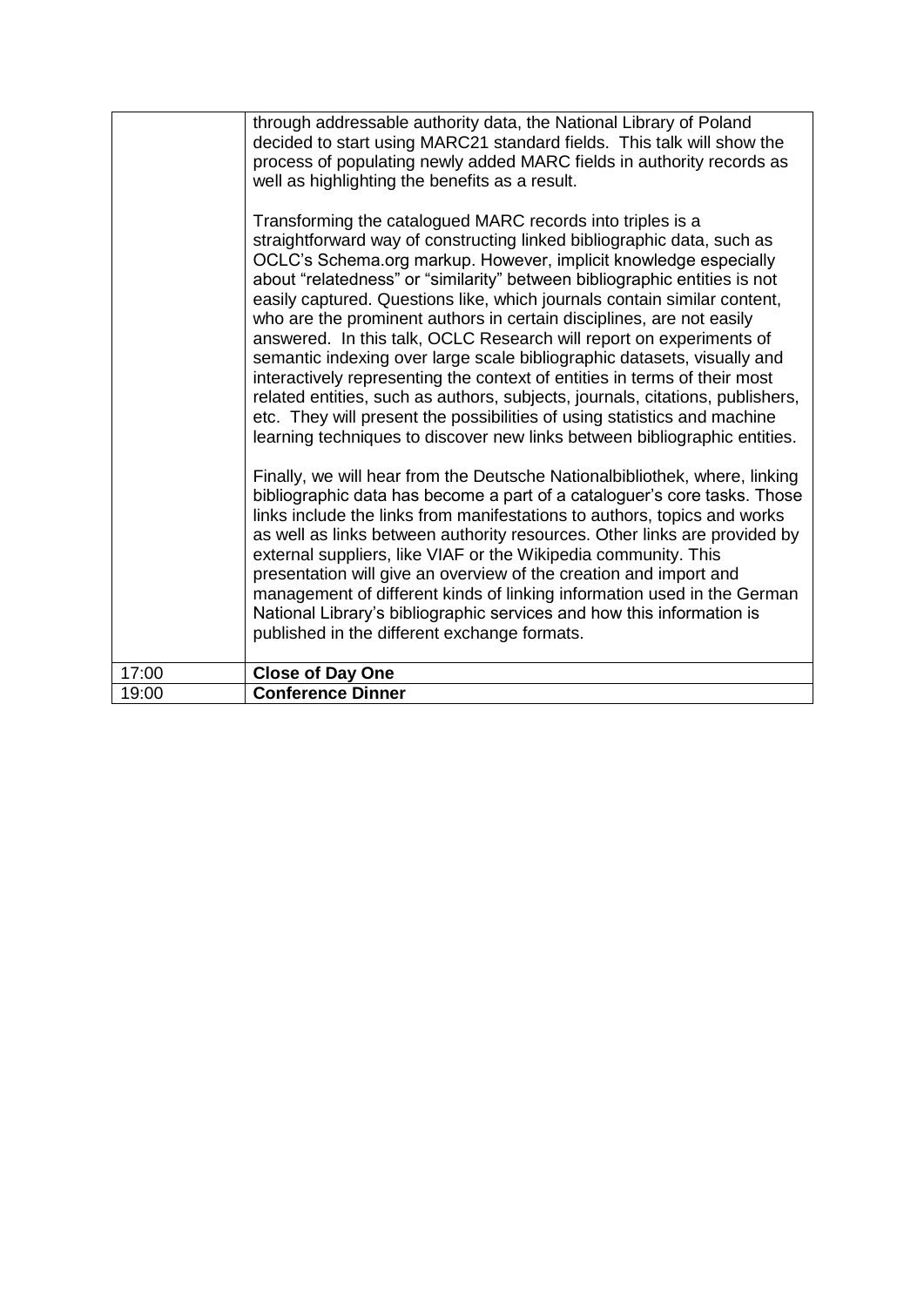

| <b>Wednesday 22 February</b> |                                                                                                                                  |
|------------------------------|----------------------------------------------------------------------------------------------------------------------------------|
| $08:55 - 09:00$              | Welcome by Chair - Cendrella Habre, EMEA Regional Council and<br>Director, Lebanese American University                          |
| <b>Plenary Session Three</b> |                                                                                                                                  |
|                              | <b>Our Year in Review</b><br>Join us for this update from the OCLC leadership.                                                   |
|                              | The Latest News from OCLC                                                                                                        |
|                              | Eric van Lubeek - Vice President, Managing Director, OCLC EMEA and<br><b>APAC</b>                                                |
|                              | <b>Spotlight on OCLC Products and Services</b>                                                                                   |
| $09:00 - 10:15$              | Mary Sauer-Games - Vice President, Product Management, OCLC                                                                      |
|                              | <b>Board of Trustees Update</b>                                                                                                  |
|                              | Barbara Lison – Member of the OCLC Board of Trustees and Director,<br><b>Bremen Public Library</b>                               |
|                              | <b>OCLC Membership</b>                                                                                                           |
|                              | Peter Sidorko - President of OCLC Global Council and University<br>Librarian, The University of Hong Kong Libraries              |
| $10:15 - 10:45$              | <b>Refreshments</b>                                                                                                              |
| <b>Member Session Three</b>  |                                                                                                                                  |
| $10:45 - 11:45$              | <b>Track 1 - Library Services</b><br>K. Improving User Experience and the Opportunities for<br><b>Engagement</b>                 |
|                              | Cathy King - Director, End User Services Product Management,<br>OCLC; Marc Loman - Information Specialist, Wageningen University |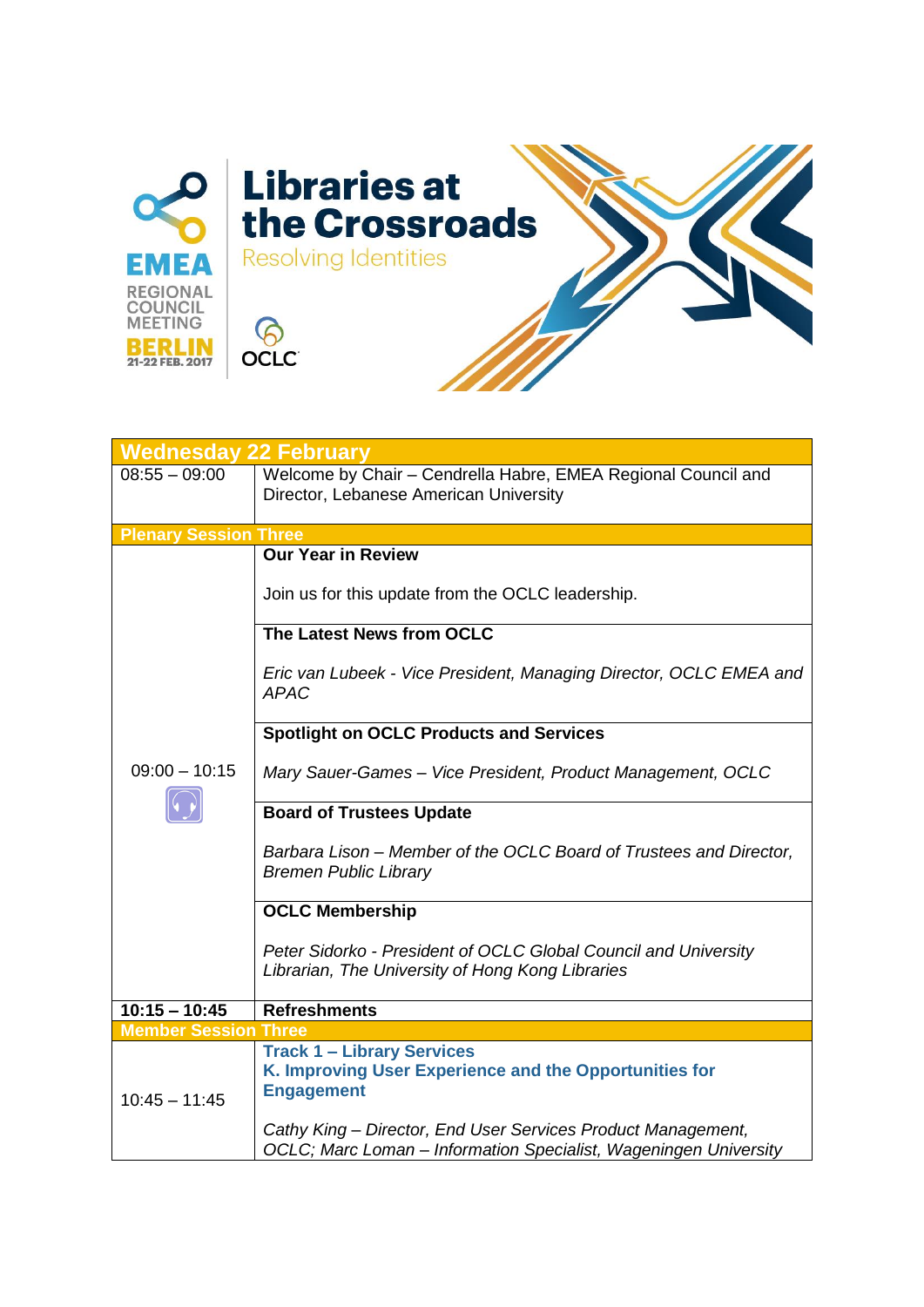| and Research Library; Amada Marcos - Head Librarian, IE University;<br>José Luis Menéndez - Library Director, IE University.                                                                                                                                                                                                                                                                                                                                                                                                                                                                                                                                                                                  |
|---------------------------------------------------------------------------------------------------------------------------------------------------------------------------------------------------------------------------------------------------------------------------------------------------------------------------------------------------------------------------------------------------------------------------------------------------------------------------------------------------------------------------------------------------------------------------------------------------------------------------------------------------------------------------------------------------------------|
| Cathy King introduces this session by reflecting on why our library<br>users' digital experiences need to be as engaging as those we have in<br>person. She'll share insights into her approach and best practices for<br>building engaging web experiences, before introducing two libraries<br>that are building their own unique digital experiences for their users.                                                                                                                                                                                                                                                                                                                                      |
| Wageningen University Library are focused on improving user<br>experience. They are analysing data about users and their prior usage<br>of services to do this. In this talk, we will hear about the personalisation<br>features they are developing, gained from knowledge about the user's<br>identity and preferences.                                                                                                                                                                                                                                                                                                                                                                                     |
| In an attempt to establish services offered by the library outside the<br>strict scope of its facilities, the IE Library in Madrid has taken the<br>concept of 'vertical library' (one that transcends the physical<br>boundaries of a closed environment), as its vision. They have adopted<br>various technologies including smartphone technology and augmented<br>reality to offer library services at the point of need, wherever the user<br>happens to be. Join this session to find out more.                                                                                                                                                                                                         |
| <b>Track 2 - Academic Libraries</b><br>L. Academic Library Transformation (Part 2)                                                                                                                                                                                                                                                                                                                                                                                                                                                                                                                                                                                                                            |
| Benson Ali - Library Director, American University of Nigeria; Lars<br>Binau - Team Manager, Library Facilities and Stacks, Technical<br>University of Denmark (DTU); Catherine Walsh - Director of Library<br>Services and University Librarian, University of Essex.                                                                                                                                                                                                                                                                                                                                                                                                                                        |
| In this session, we will hear about three very different library<br>transformations brought about by social, economic and environmental<br>factors.                                                                                                                                                                                                                                                                                                                                                                                                                                                                                                                                                           |
| The American University of Nigeria (AUN) is located in Yola, in the<br>North-East of Nigeria. AUN promotes its identity as a development<br>university. It is the only virtual library with full internet facilities in the<br>region. These facilities have been put under extreme pressure in recent<br>times, with the displacement of people, due to Boko Haram insurgency.<br>Difficult times have led to innovative measures. We will hear about how<br>AUN has worked to alleviate pressure on its library with effective new<br>ideas.                                                                                                                                                                |
| It's a challenging new environment we are in, where student<br>satisfaction has a direct impact on a university's position in the higher<br>education league tables. The library team at the University of Essex<br>wanted to play its part in contributing to the success of the institution by<br>removing any perception of the library as a remote or elitist<br>environment. The team undertook a huge transformational project with<br>the aim of creating a more personal and engaged service for students<br>and staff. This talk will address how the University of Essex put the<br>library at the heart of their institution, creating a place where students<br>felt both supported and inspired. |
|                                                                                                                                                                                                                                                                                                                                                                                                                                                                                                                                                                                                                                                                                                               |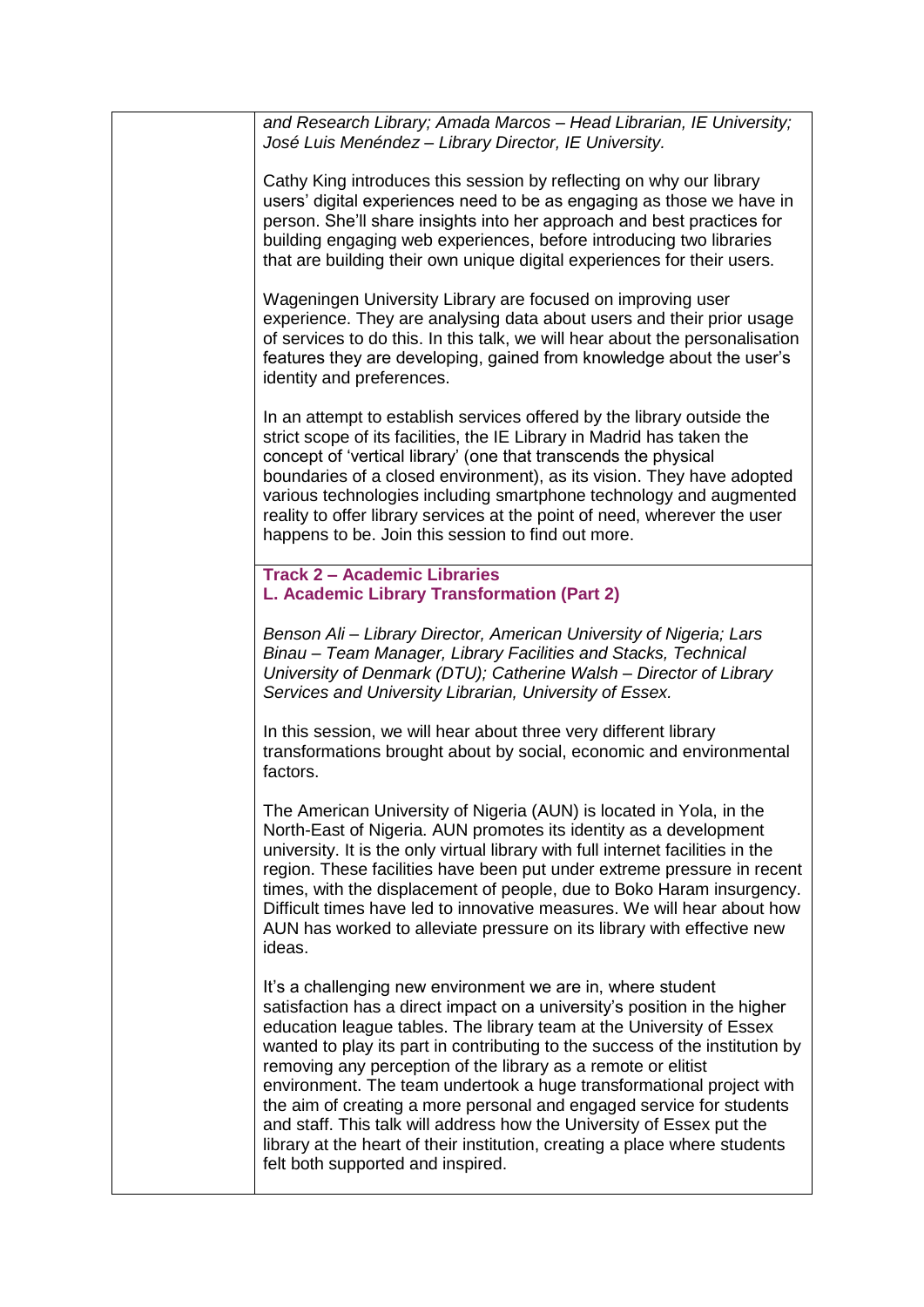Imagine a student walking into the library, the library app is triggered and opens on the cell phone, it informs the student that the preferred temperature of 20 degrees centigrade and an empty seat are available in zone 8. The student walks to zone 8, feels a little tired and therefore turns up the light to 450 lux, so that adrenaline starts kicking in. It's winter and depressingly dark outside so the student turns the colour to 4500 on the Kelvin scale, which simulates daylight and will stimulate wellness. Noise from the event in the large atrium can barely be heard due to the white noise that breaks the sound, with the calming effect of running water, from the speakers. The student downloads the latest movement data collected from the library and creates a heat map showing the preferred seating possibilities, needed for the project assignment. This vision is being implemented incrementally at DTU Library and you can find out more from this talk.

## **Track 3 – Public Libraries M. Building Your Brand Identity**

*Sytske Schoenmakers – Strategic Marketing and Communications Consultant, Hollands Handelen.*

In this track we will address how public libraries can redevelop their identity and their image reaching out to new customers and members without losing loyal customers. Sytske will address the key elements to reinforce your brand and redevelop the image of public libraries - that are in fact much more than a place where one finds 'just' books…

**Track 4 – Libraries and Research N. Case Studies in Capacity Acquisition: Institutional Strategies for Sourcing Research Data Management Service**

*Constance Malpas – Research Scientist and Strategic Intelligence Manager, OCLC Research*

In 2014, OCLC published a report documenting important trends in the evolving scholarly record, including the rapidly diversifying range of research outputs that are regarded as primary publications vital to the practice of open, reproducible science. Among these, research data sets have assumed special prominence as a growing number of funders and national science agencies have established open data mandates that require institutions to comply with specific research data management (RDM) requirements. How are universities sourcing the capacity needed to support researchers in finding, creating, storing, sharing and preserving research data? What kinds of "build, buy or ally" choices are research institutions making to procure appropriate infrastructure and services? This session will describe a current OCLC Research project that is documenting the choice and key decisions points in sourcing RDM capacity at four research institutions operating in different national contexts: the University of Illinois at Urbana-Champaign, Monash University, the University of Edinburgh, and Wageningen University and Research Centre. Constance Malpas, OCLC Research Scientist and Strategic Intelligence Manager, will provide a preview of the upcoming report series and an opportunity for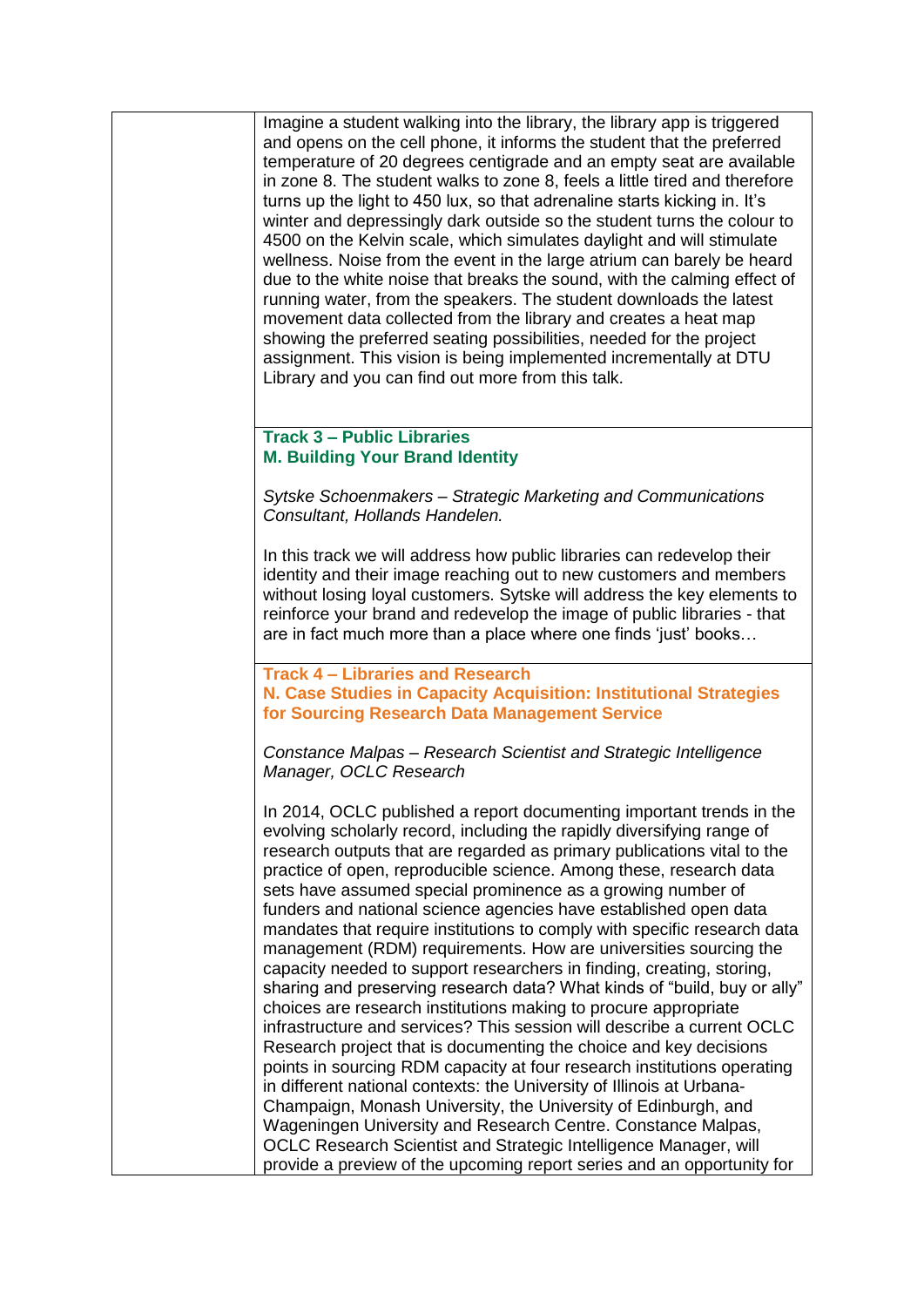|                                               | audience discussion about library roles in developing and deploying                                                                                                                                                                                                                                                                                                                                                                                                                                                                                                                                                                          |
|-----------------------------------------------|----------------------------------------------------------------------------------------------------------------------------------------------------------------------------------------------------------------------------------------------------------------------------------------------------------------------------------------------------------------------------------------------------------------------------------------------------------------------------------------------------------------------------------------------------------------------------------------------------------------------------------------------|
|                                               | RDM services.                                                                                                                                                                                                                                                                                                                                                                                                                                                                                                                                                                                                                                |
|                                               |                                                                                                                                                                                                                                                                                                                                                                                                                                                                                                                                                                                                                                              |
| $11:45 - 13:00$<br><b>Member Session Four</b> | <b>Lunch and Networking</b>                                                                                                                                                                                                                                                                                                                                                                                                                                                                                                                                                                                                                  |
| $13:00 - 14:00$                               | <b>Track 2 - Academic Libraries</b>                                                                                                                                                                                                                                                                                                                                                                                                                                                                                                                                                                                                          |
|                                               | P. Collaborative Library Platforms for Discovery, Sharing and<br><b>Impact</b>                                                                                                                                                                                                                                                                                                                                                                                                                                                                                                                                                               |
|                                               | Tuba Akbaytürk - Library Director, Koç University; Leslie Alter Hage -<br>Director of the University Libraries, Notre Dame University-Louaize;<br>Inge Heslinga - Information Specialist and Subject Librarian, Tresoar;<br>Hans Laagland - Data Manager, Tresoar.                                                                                                                                                                                                                                                                                                                                                                           |
|                                               | In this session, we will hear about three different projects that had at<br>their heart, a desire to generate impact. In all three instances, joining<br>together with other libraries to deliver change was the key.                                                                                                                                                                                                                                                                                                                                                                                                                        |
|                                               | Beyoğlu Research Centers Network (BiblioPera) is a partnership<br>project of nine international research centre libraries located in Istanbul.<br>These libraries are known for their multilingual collections on Anatolian<br>civilizations, archaeology, history and art history. Each centre and its<br>library play a unique role in the cultural and research climate of the city<br>and adds to the urban identity of Istanbul. This talk will explore the<br>impact this collaboration has had for the libraries involved and the<br>research community.                                                                              |
|                                               | As a Frisian archive and library, Tresoar has the ambition of becoming<br>a node in an international knowledge network for wetlands research.<br>The unique UNESCO World Heritage site, the Wadden Sea, stretches<br>out along the borders of the Netherlands, Germany, all the way to<br>Denmark, and is of great ecological and economic importance to these<br>regions. By initiating a Wetlands Library, Tresoar's aim was to 1)<br>connect libraries, 2) provide access to datasets, and 3) digitise<br>literature. We will hear about their work to create a group catalogue for<br>libraries in the region with a wetland collection. |
|                                               | Since joining the WorldShare® Interlibrary Loan service network, Notre<br>Dame University has seen a remarkable increase in ILL requests,<br>particularly from US-based institutions. They have changed from being<br>a net borrower, to a net lender, primarily in the realm of international<br>lending of materials. Since a part of their strategic plan 2014-2019 was<br>to increase the visibility of their library collections, particularly within the<br>global library community, they have been enthused by this impact.                                                                                                          |
|                                               | <b>Track 3 - Public Libraries</b><br>Q. Public Library Innovation                                                                                                                                                                                                                                                                                                                                                                                                                                                                                                                                                                            |
|                                               | Henrik Secher Nielsen - Project Manager, Randers Public Library;<br>Michael Studt - Chief Financial Officer, Hamburg Public Library and<br>Managing Director of Bücherhallen Medienprojekte GmbH                                                                                                                                                                                                                                                                                                                                                                                                                                             |
|                                               |                                                                                                                                                                                                                                                                                                                                                                                                                                                                                                                                                                                                                                              |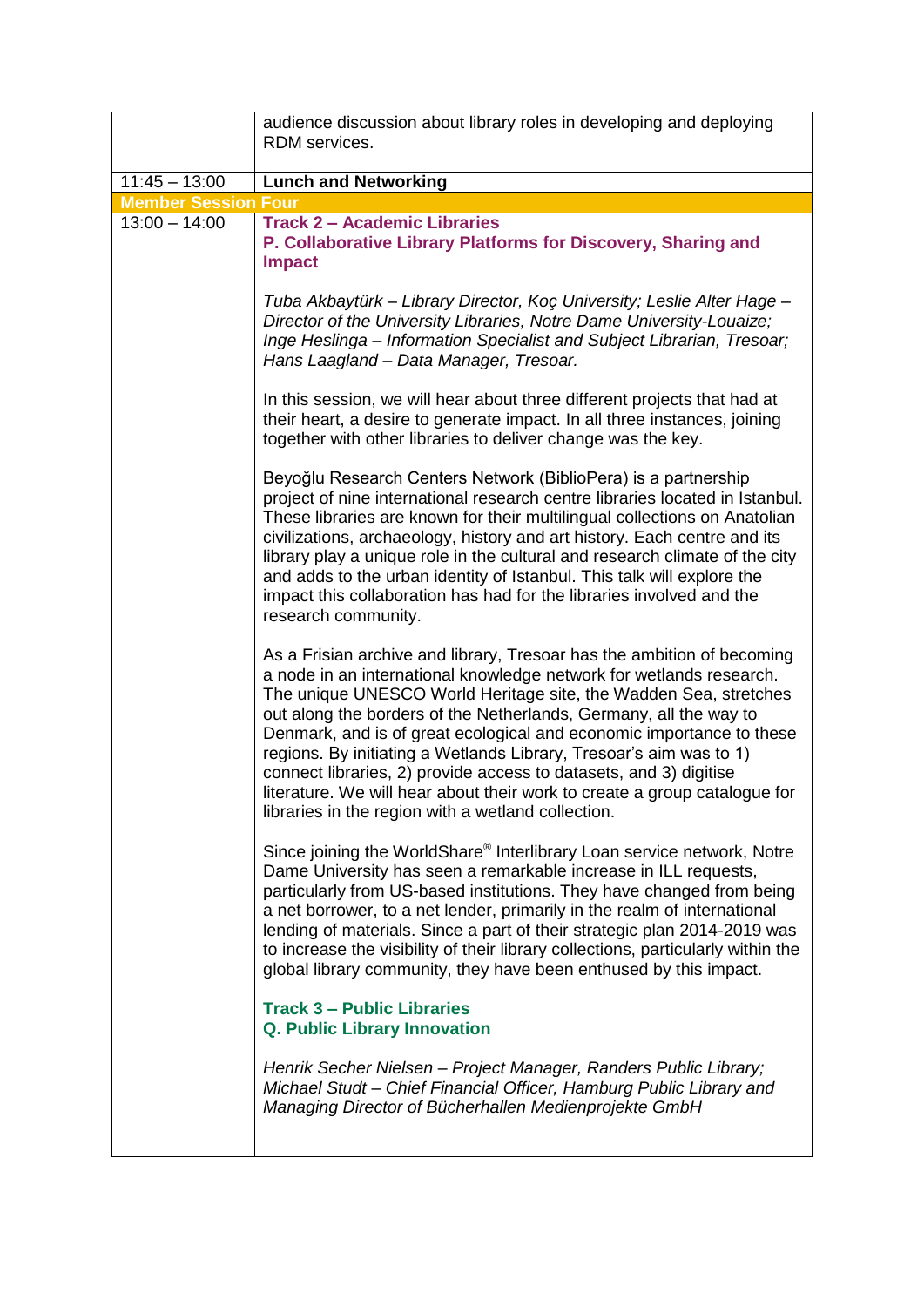| At Hamburg Public Libraries, they have considerably expanded their<br>digital portfolio in the last few years. No longer supplying just eBooks<br>and databases, but also giving customers access to various digital<br>learning worlds, stream music or download interactive books. In<br>Finkenwerder, a small Hamburg district an "Open Library" has been<br>operating with great success. In the first talk, we will examine the<br>experiences with the Open Library and what it means to equip a library<br>so that it can be opened without the presence of staff. After two years<br>of operation, it turns out that citizens fully appreciate the service and no<br>vandalism or theft has occurred. Further libraries are planned and the<br>parameters for offering such a service are discussed. |
|--------------------------------------------------------------------------------------------------------------------------------------------------------------------------------------------------------------------------------------------------------------------------------------------------------------------------------------------------------------------------------------------------------------------------------------------------------------------------------------------------------------------------------------------------------------------------------------------------------------------------------------------------------------------------------------------------------------------------------------------------------------------------------------------------------------|
| Randers Public Library is working on a project called "The<br>Transformative Library" with Silkeborg Public Library and Viborg Public<br>Library in Denmark. It aligns with the widely used "Open Libraries"<br>concept.                                                                                                                                                                                                                                                                                                                                                                                                                                                                                                                                                                                     |
| The Transformative Library was built around these questions:                                                                                                                                                                                                                                                                                                                                                                                                                                                                                                                                                                                                                                                                                                                                                 |
| How can we communicate new materials and events to the<br>$\bullet$<br>patrons using open libraries?<br>How do we make the physical library room attractive in a time<br>$\bullet$<br>when you can sit at home and get information online?                                                                                                                                                                                                                                                                                                                                                                                                                                                                                                                                                                   |
| In response, they built a system that can personalise the library<br>according to the people who are currently in the library room, by<br>collecting data from the use of self-service machines, movement in<br>areas of the room and other input. The real-time data is processed and<br>a 'mode' is selected for the library.                                                                                                                                                                                                                                                                                                                                                                                                                                                                              |
| <b>Track 4 - Libraries and Research</b><br>R. Meeting New Needs within Scholarly Communities: Evolving<br><b>Librarian's Roles and Responsibilities</b>                                                                                                                                                                                                                                                                                                                                                                                                                                                                                                                                                                                                                                                      |
| Ixchel M. Faniel - Research Scientist, OCLC Research; Anna Marie<br>Tammaro – Professor, University of Parma.                                                                                                                                                                                                                                                                                                                                                                                                                                                                                                                                                                                                                                                                                                |
| Research data sharing policies have created new needs within<br>scholarly communities. As data producers, scholars want to easily<br>manage, curate, and share the range of outputs they produce<br>throughout the research lifecycle. As data consumers, they want to<br>easily discover, access, and reuse the range of outputs others produce.                                                                                                                                                                                                                                                                                                                                                                                                                                                            |
| Although academic librarians are well suited to support scholarly<br>communities, they have tended to support downstream activities post-<br>publication. In order to support upstream activities related to data<br>sharing and reuse, they have had to formulate new roles and<br>responsibilities. In this talk, Ixchel M. Faniel (OCLC Research) will<br>discuss findings from a study examining librarians' early research data<br>management (RDM) experiences in the United States. Anna Maria<br>Tammaro (University of Parma) will talk about findings from an<br>international study which examines the human resources perspective.<br>Specifically, perceptions and definitions about data curator roles and<br>competencies.                                                                    |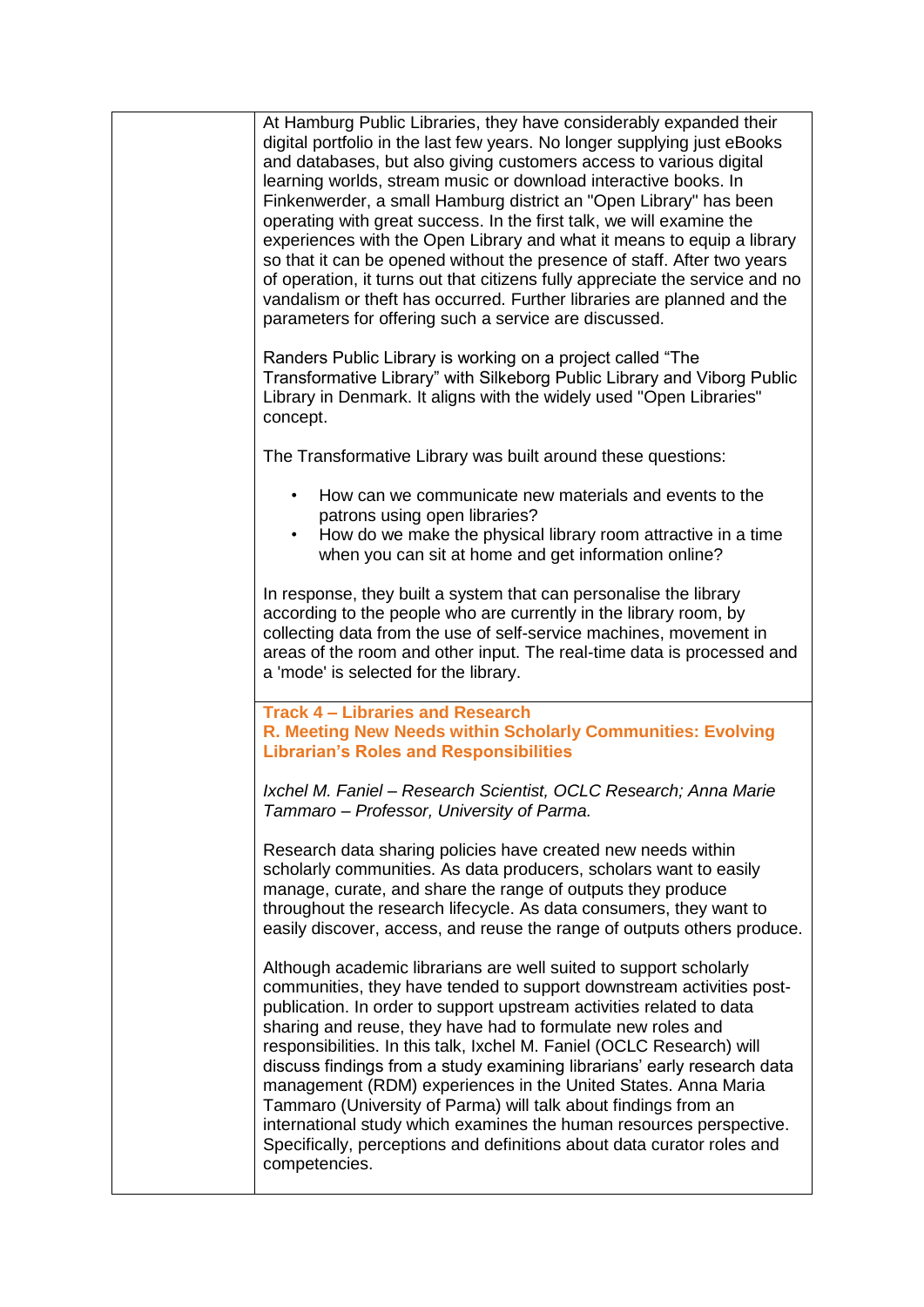|                             | <b>Track 5 - Technology</b>                                                                                                                                                                                                                                                                                                                                                                                                                                                                                                                                 |
|-----------------------------|-------------------------------------------------------------------------------------------------------------------------------------------------------------------------------------------------------------------------------------------------------------------------------------------------------------------------------------------------------------------------------------------------------------------------------------------------------------------------------------------------------------------------------------------------------------|
|                             | S. Balancing Service and Data Security, APIs and Interoperability                                                                                                                                                                                                                                                                                                                                                                                                                                                                                           |
|                             | Carmen Hüning - Librarian, FH Münster; Henrik Haagensen - Project<br>Manager, Danish Royal Library - Aarhus; Bjorn Rohde Jensen -<br>Software Developer, Danish Royal Library - Aarhus; Chris Négrel,<br>Director - Library Solutions, OCLC EMEA.                                                                                                                                                                                                                                                                                                           |
|                             | Kicking off this session, we will take a look at the range of APIs that are<br>available today on the WorldShare Platform. We will also review some<br>of the examples we have today of institutional usage of OCLC APIs,<br>before handing over to hear from two member libraries.                                                                                                                                                                                                                                                                         |
|                             | When the Münster University of Applied Sciences moved to WMS, it<br>was essential that their choice of library services platform could slot<br>perfectly into a landscape of diverse systems and technologies. RFID<br>technology, authentication systems, finance and accounting systems,<br>all needed to integrate and interoperate with WMS in a logical way,<br>while high standards of data security were observed. This talk will<br>investigate more the experience of FH Münster.                                                                  |
|                             | The Danish Royal Library - Aarhus has a central role in providing ILL<br>services not only to students and staff at the University of Aarhus but to<br>public libraries in Denmark as well. This service required using both<br>Danish ILL software and WorldShare ILL (for brokering international<br>interlibrary loans), and for the two systems to interoperate behind the<br>scenes. This talk will explore their use of web services to automate<br>processes between regional and global systems and what they have<br>learnt as a result.           |
|                             |                                                                                                                                                                                                                                                                                                                                                                                                                                                                                                                                                             |
|                             |                                                                                                                                                                                                                                                                                                                                                                                                                                                                                                                                                             |
| <b>Plenary Session Four</b> | Today we are capturing many different types of public data, for<br>instance government data, financial data, heritage data, research data<br>and scholarly communication data and hosting it in the cloud. Data<br>capture could be desirable for the growth of our knowledge-based<br>economies, as is the ability to interpret and analyse such data to derive<br>new learning and improve the nature of our services. In this session,<br>we will hear two different perspectives on how data is driving new<br>innovation in research and in libraries. |
|                             | Open Science - Libraries get engaged!                                                                                                                                                                                                                                                                                                                                                                                                                                                                                                                       |
| $14:15 - 15:00$             | Prof. Dr. Klaus Tochtermann - Library Director, ZBW - Leibniz<br><b>Information Centre for Economics</b>                                                                                                                                                                                                                                                                                                                                                                                                                                                    |